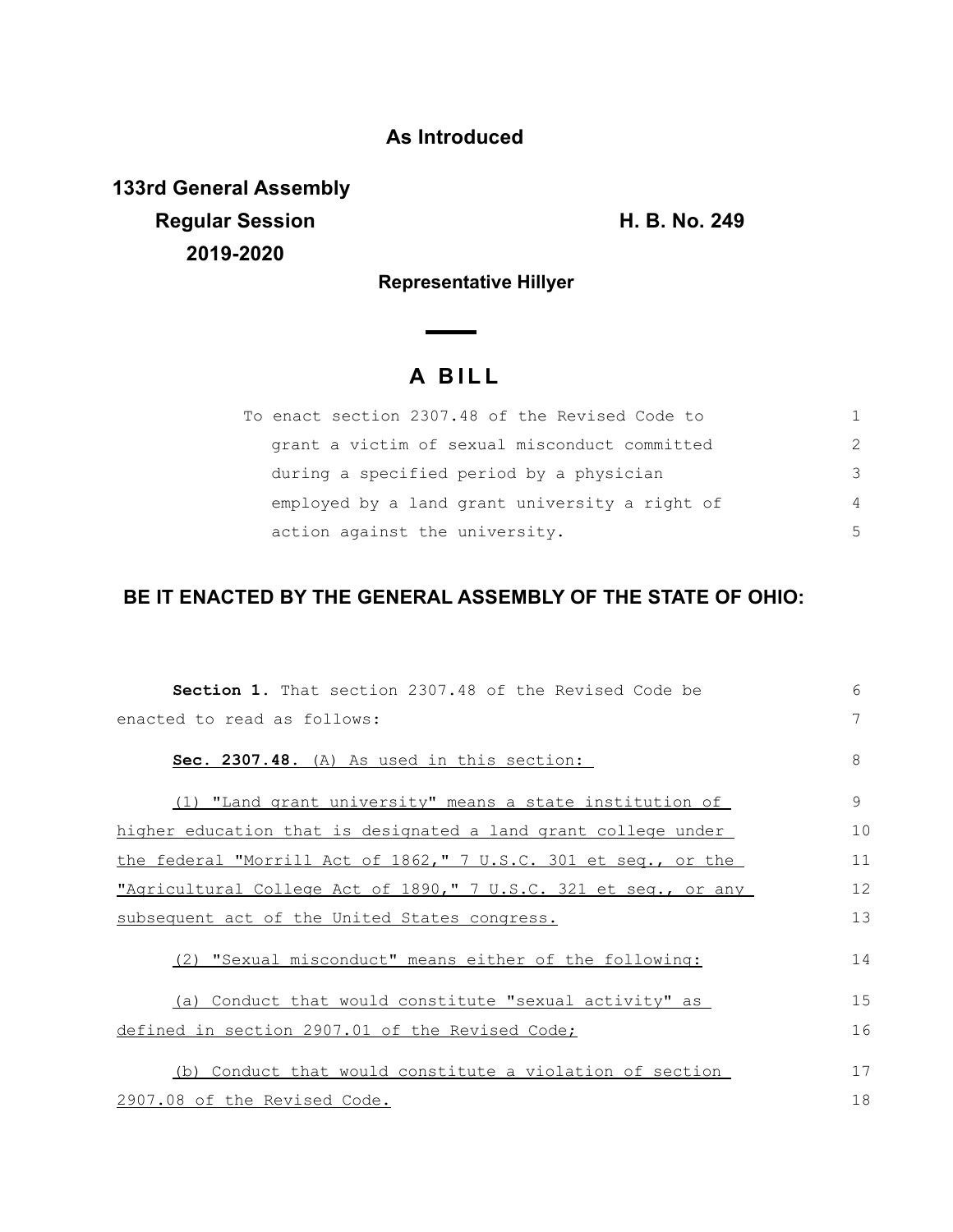| (3) "State institution of higher education" has the same         | 19 |
|------------------------------------------------------------------|----|
| meaning as in section 3345.011 of the Revised Code.              | 20 |
| (4) "Victim" means any person who suffered injury or loss        | 21 |
| to person or property proximately caused by sexual misconduct    | 22 |
| that was committed against the person between January 1, 1978,   | 23 |
| and December 31, 2000, by a physician who was an employee of a   | 24 |
| land grant university during that period of time.                | 25 |
| (B) Any victim may bring a civil action against a land           | 26 |
| grant university to recover damages for any injury or loss to    | 27 |
| person or property suffered by the victim and proximately caused | 28 |
| by sexual misconduct against the victim that was committed       | 29 |
| between January 1, 1978, and December 31, 2000, by a physician   | 30 |
| who was an employee of the university during that period of time | 31 |
| and while acting within the scope of the physician's employment  | 32 |
| or official responsibilities if all of the following conditions, | 33 |
| as applicable, are met:                                          | 34 |
| (1) Twenty-five or more victims, including the victim            | 35 |
| bringing the action under division (B) of this section, seek to  |    |
| bring an action described in that division against the land      | 37 |
| grant university.                                                | 38 |
| (2) The physician employed by the land grant university as       | 39 |
| described in division (B) of this section was in a position of   | 40 |
| authority over the victims as their physician.                   | 41 |
| (3) If the civil action is based upon sexual misconduct          | 42 |
| described in division (A)(2)(a) of this section, the physician   | 43 |
| used the position of authority over the victims to coerce them   |    |
| to submit to the sexual misconduct.                              | 45 |
| (C) Notwithstanding any section of the Revised Code to the       | 46 |
| contrary, there is no period of limitations for a civil action   | 47 |